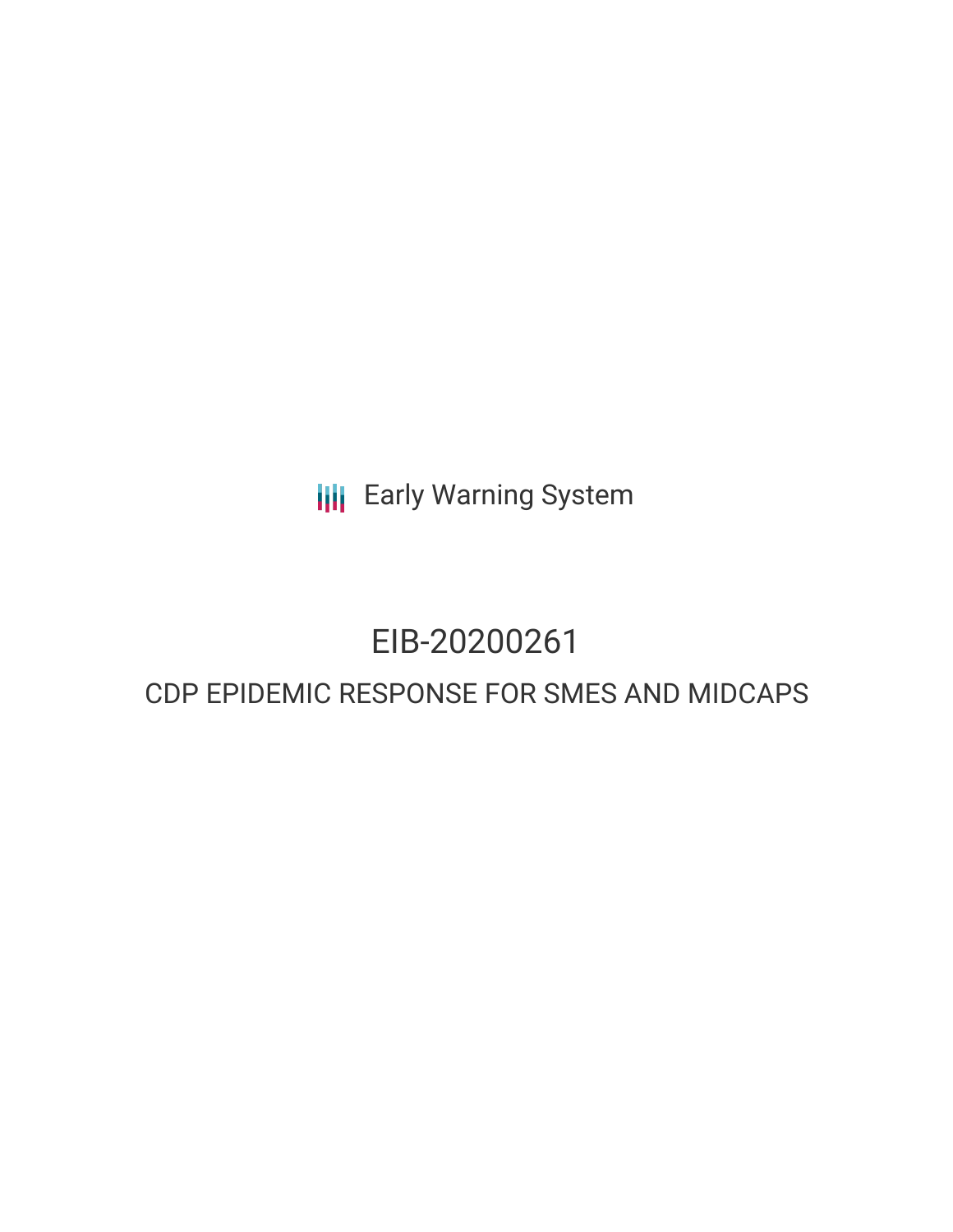

## **Quick Facts**

| <b>Countries</b>               | Italy                                         |
|--------------------------------|-----------------------------------------------|
| <b>Financial Institutions</b>  | European Investment Bank (EIB)                |
| <b>Status</b>                  | Approved                                      |
| <b>Bank Risk Rating</b>        | U                                             |
| <b>Voting Date</b>             | 2020-06-04                                    |
| <b>Borrower</b>                | CASSA DEPOSITI E PRESTITI, ACCEPTABLE BANK(S) |
| <b>Sectors</b>                 | Finance                                       |
| <b>Investment Type(s)</b>      | Loan                                          |
| <b>Investment Amount (USD)</b> | \$1,700.34 million                            |
| <b>Loan Amount (USD)</b>       | \$1,700.34 million                            |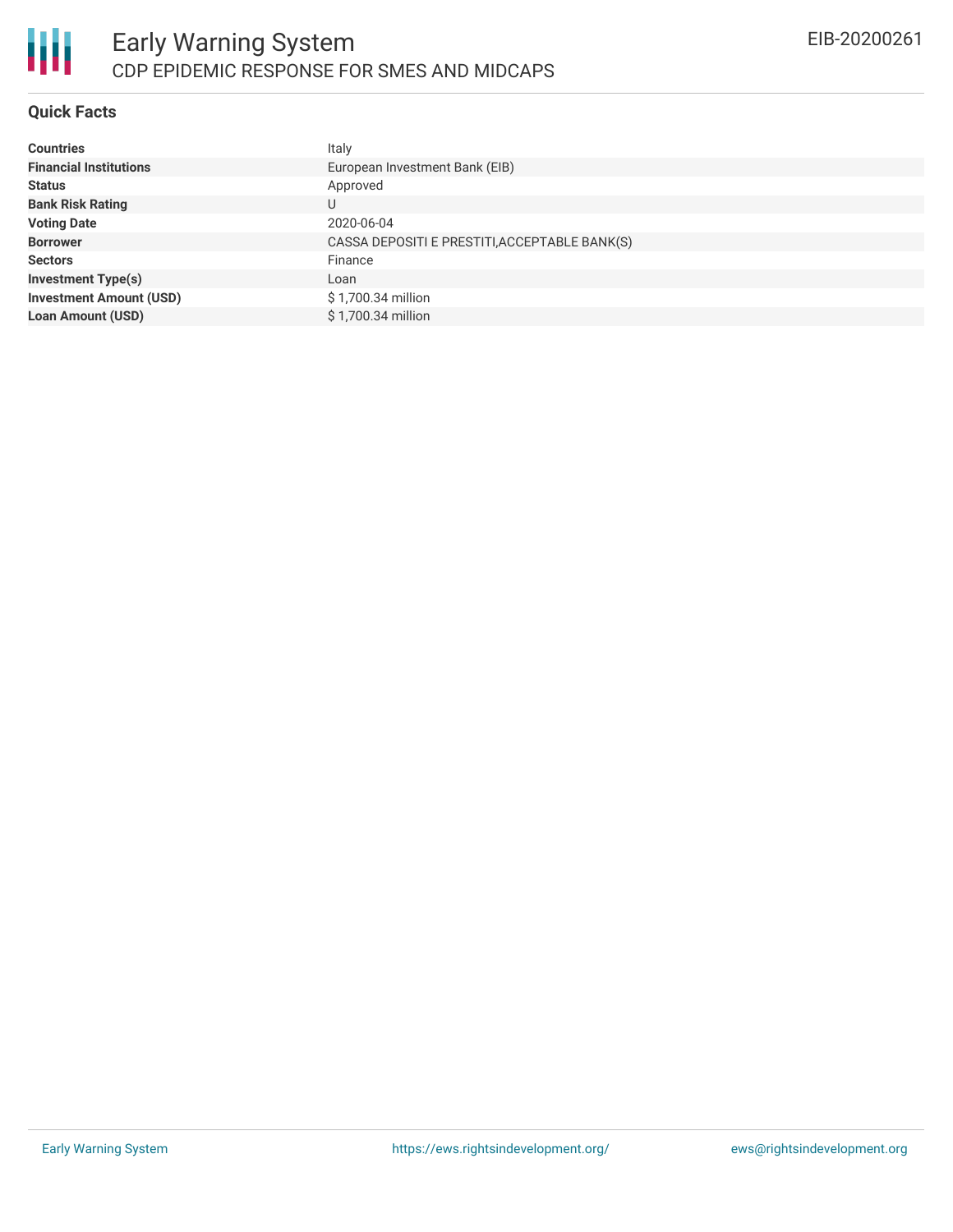

# **Project Description**

According to EIB website, the project will support financing of eligible investments promoted by small and medium sized enterprises (SMEs) and midcaps in Italy, with particular focus on those affected by the COVID-19 crisis.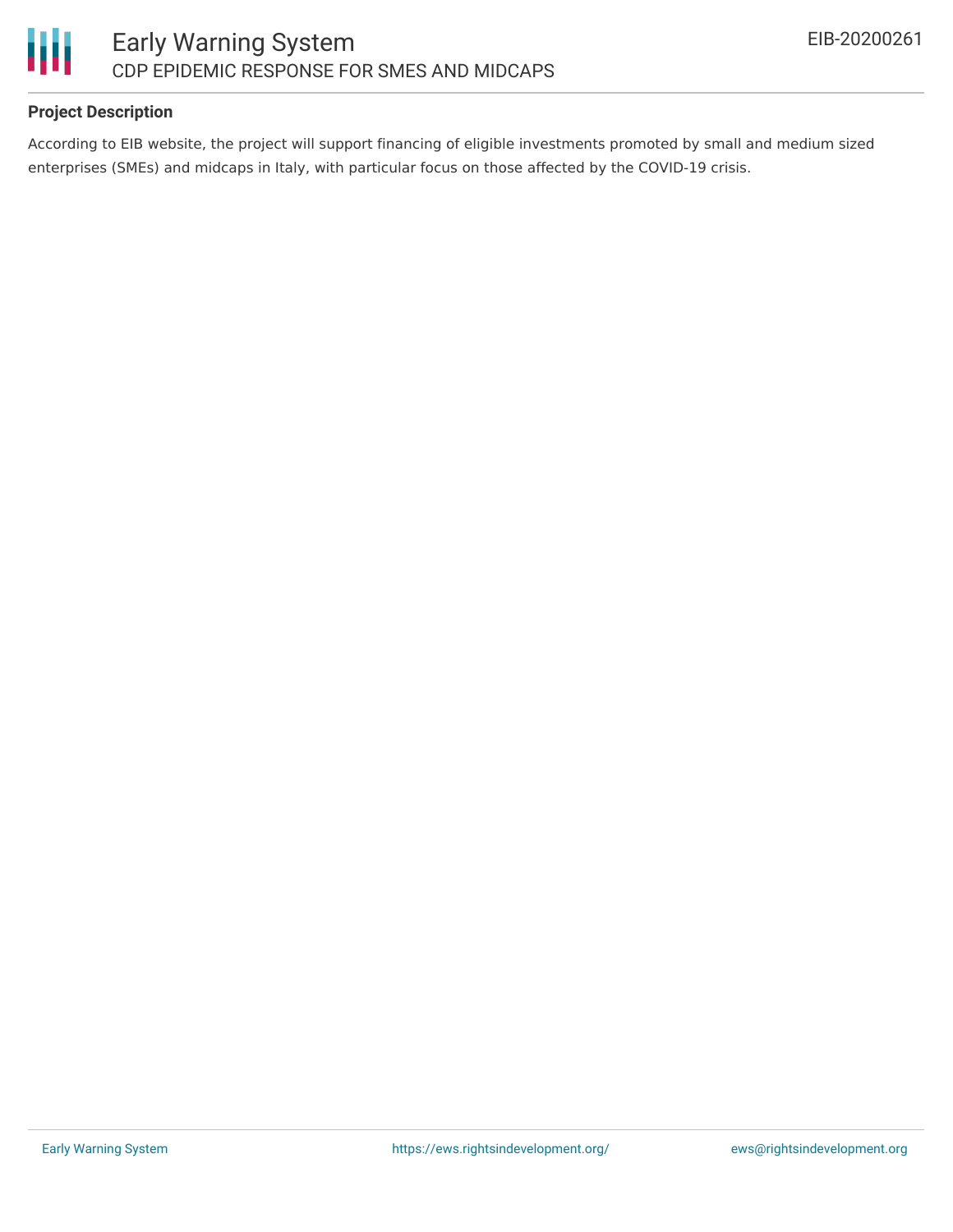#### **Investment Description**

European Investment Bank (EIB)

#### **Financial Intermediary**

Financial Intermediary: A commercial bank or financial institution that receives funds from a development bank. A financial intermediary then lends these funds to their clients (private actors) in the form of loans, bonds, guarantees and equity shares. Financial intermediaries include insurance, pension and equity funds. The direct financial relationship is between the development bank and the financial intermediary.

Cassa [depositi](file:///actor/713/) e prestiti S.p.A. (Financial Intermediary)